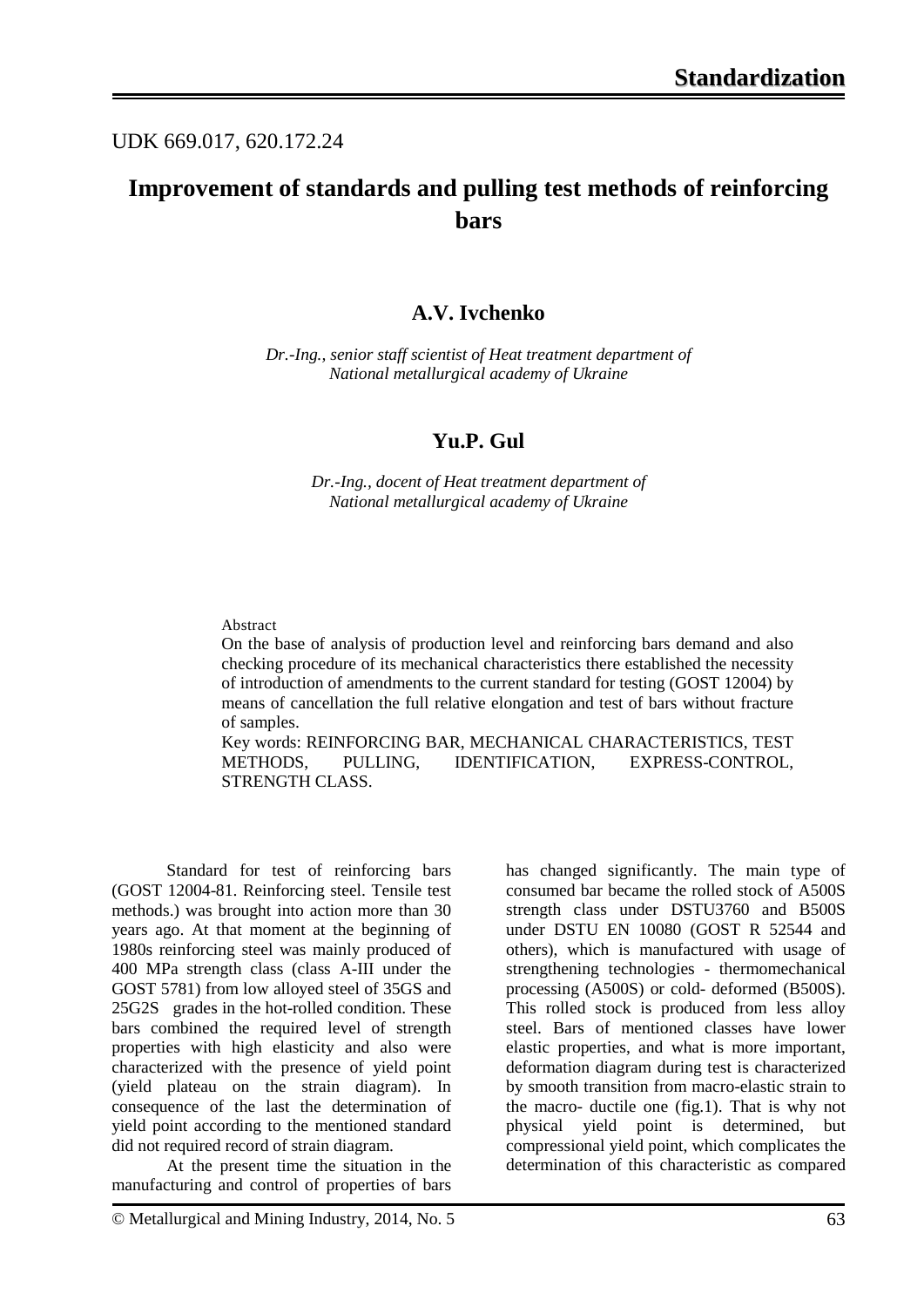## **Standardization**

with preceding period and requires usage of corresponding equipment.



Figure 1. Scheme for determination of regulated properties of reinforcing bars according to the diagram of deformation of samples during monoaxial extension.  $σ_1$  – stress limit;  $σ_{0,2}$  - compressional yield point; δ - full tension set;  $\delta_p$  - relative proportional elongation;  $\delta_{\text{max}}$  – full elongation under maximum load.

Besides above marked in the acting standards for the bars with normable strength level of 500MPa and higher, on our opinion, there exists an inadmissible one, disagreement in regulatory actions of measuring methods for relative elongation as the main characteristic of plasticity and resistance to breaking of bars [1]. GOST 5781 and GOST 10884 require determination of relative elongation in the point of rupture on the base of five nominal diameters  $(\delta_5)$  and relatively proportional elongation out-of the point of rupture  $(\delta_r)$  on the base of 50 or 100 mm. DSTU 3760 requires also determination of full relative elongation under maximum load  $(\delta_{\text{max}})$ .

DIN 488 regulates tenfold relative elongation ( $\delta_{10}$ ) and ASTM A722 regulates also twentyfold one  $(\delta_{20})$ . Except relative elongations determined on the base divisible by nominal diameter, there also regulated determinations of elongation on the base 100 mm  $(\delta_{100})$ , and CAN/CSA- G30.18 – on the base 200 mm ( $\delta_{200}$ ).

Standards ASTM A615 and ASTM А370 regulate on the bases of 8 and 10 inches ( $\delta_{8''}$  и  $\delta_{10''}$  respectively). It is obvious that this leads to certain confusion and impossibility of correct correlation of elastic properties of reinforcing bars while as the values of relative elongation without pointing the methods of its determination are given in numerous publications and certificates.

Analysis of informative value of full  $(\delta)$ and uniform elongation  $(A<sub>g</sub>)$  as the characteristics of resistance to breaking of bars during exploitation gives reasons to choose the last. Values  $A_g$  characterize not just plasticity on this stage of deformation, but also specific metallic resistance to macro-localization of deformation during loading. With macro-localization of deformation there develops nonsteady stage of destruction, occurring during load reduction. The value  $A_g$  determines ultimate time of macro plastic deformation higher than yield point, where potential overloads during exploitation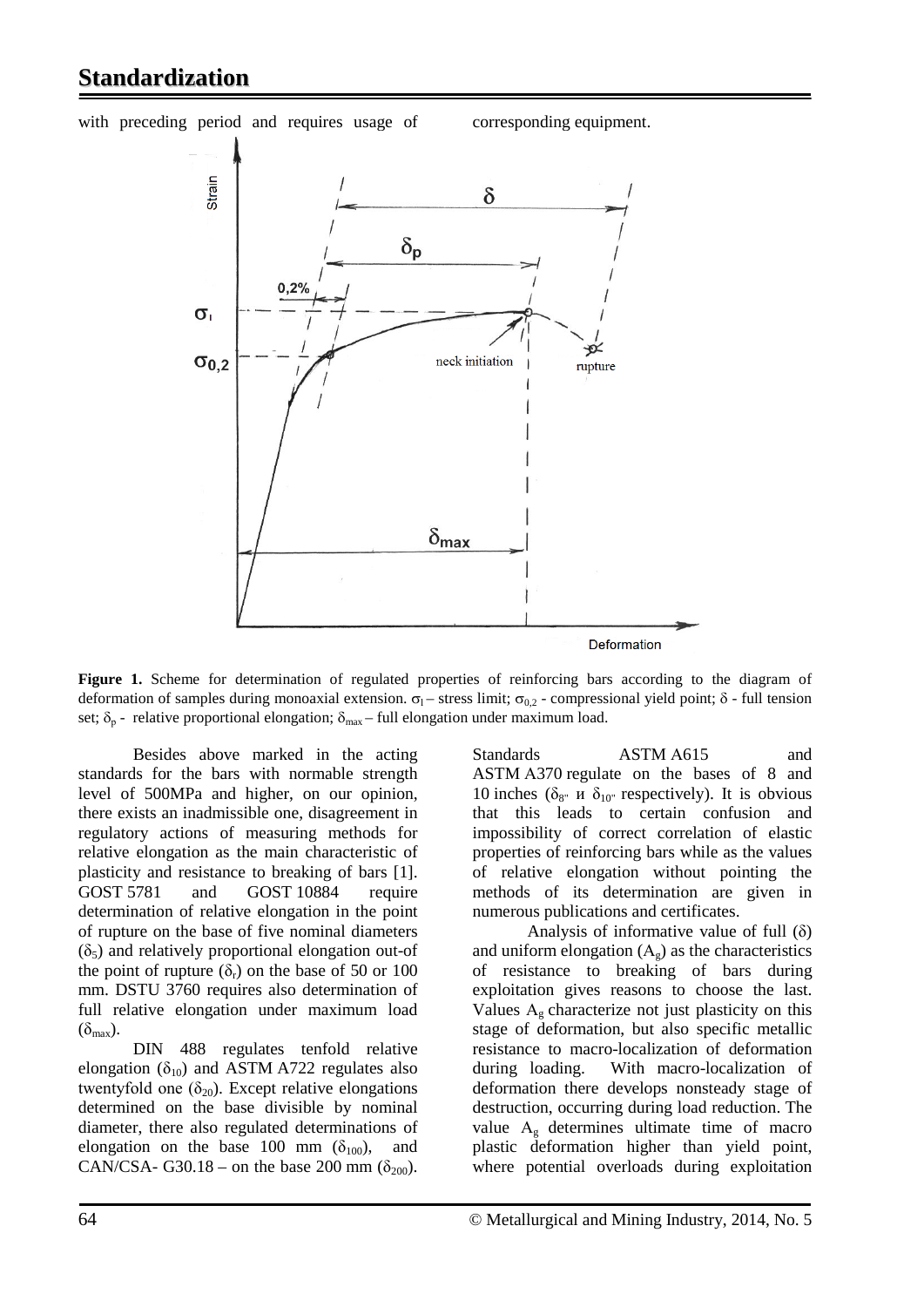without risk of breakage are possible. From the described positions the value  $\delta_u$  should be left as regulated characteristic of both plasticity and resistance to breaking of bars.

Further it should be marked that the influence of existing methodologies of samples preparation (sketching) and sampling during determination of plasticity characteristics on the value of error is low considered. Suggested methods for sketching application (offset, punching etc) and further sampling with the help of beam compass introduces an error by means of human factor. One may see it demonstrably on the example of usage photo-litho-offset sketching (figure 2). Thickness of layout lines is 0.3…0.5 mm, that is why because of this factor may occur an error in the value of the variable of permanent strain, measured on the base of 50 mm, in 0.5 mm, which will cause 1% error of absolute value of performance level δu. At the time when nominal range of this value for reinforcing bars of B500C – 2,0; A600C - 4,0; A800 and A1000 classes is 2.0%, garbling of effective values of characteristics may be 25…50%.

Complementary errors in determination of plastic characteristics are added by such factors as measuring of residual testing length of samples after rupturing, measured under the signs (punching), located near the biting area of metal by bolt dies of tensile-testing machine and also errors connected with measurement of distances according to the center prick located near the breaking point or at the defects of punching. Also GOST 12004 allows the finite length of the sample after test to measure to a precision of 0.5 mm and full relative elongation after rupture and uniform elongation to calculate with rounding up to 0.5 %. Herein the fractions till 0.25% are dropped and fractions 0.25% and higher are taken as 0.5%. This together is reflected on the accuracy of results.



**Figure 2**. Layout of reinforcing bars of А240С class with diameter 10 mm with applied sketching after pulling test

In such a way one may consider introduction of changes in corresponding standards on the base of development of new controlling methods of properties during pulling test of reinforcing bars as vital and reasonable.

On the base of above mentioned it is suggested the variant of new test and control method (identification) of properties during pulling of reinforcing bars. For determination of main aspects of mechanical properties: yield point  $(R_{n0.2})$ , ultimate tensile strength  $(R_m)$ , full relative elongation under maximum load  $(\delta_{\text{max}})$  and relative uniform elongation  $(A_g)$  the sample should not be carried to failure (rapture). It is enough to load to maximal load (Fm), and after the beginning of load reduction (not more than 0.5%) one should break the test and unload the sample [2]. Previously applied signs of initial sampling length 100 (200) mm will allow to evaluate the deformation of the sample and determine relative uniform elongation  $(A_{\alpha})$  to high precision. Herein the process of sample sketching itself is simplified, because it is enough to apply only one sampling length (two signs). One should totally refuse from determination of full relative elongation  $(\delta_5)$  because of idleness of this characteristic for reinforcing bars. Variant of such refusal is already mentioned in GOST R52544 for rolled stock of B500C class and also suggested in the project of interstate standard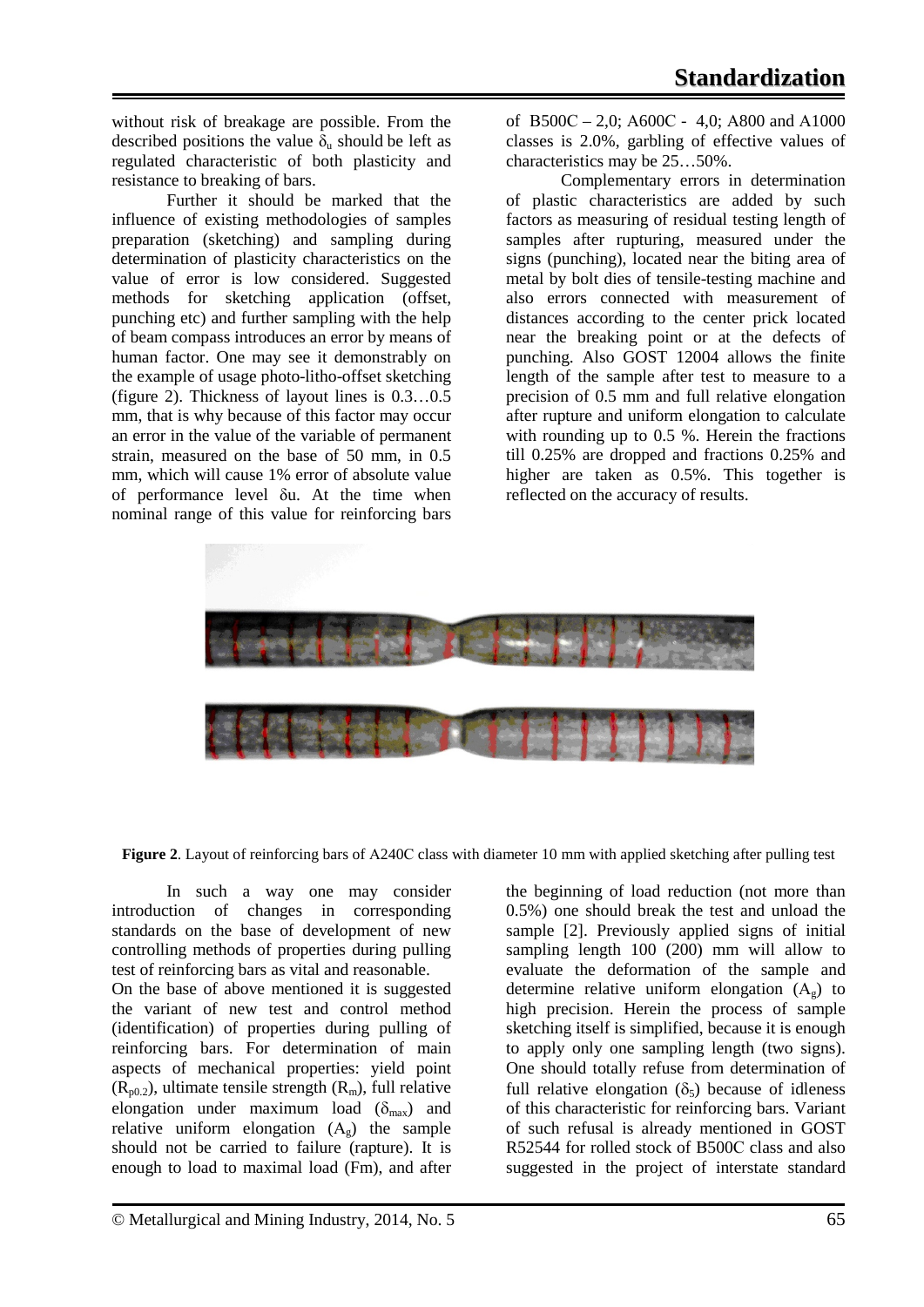# **Standardization**

"Reinforcing bars for reinforced concrete structures" [3].

New method of identification of properties was checked on the lots of reinforcing bars of В500С class [4]. The methodology included selection, preparation, sketching and pulling tests of site-collected samples of periodic profile, registration of load values and deformation, next evaluation of strength and plasticity characteristics. Pulling is fulfilled in two stages by means of initial pulling of the sample till proof load, which corresponds to normable strain of yield point in 500  $N/mm^2$ , after this the sample is unloaded, the value of residual elongation (∆l1) is measured, further the sample is repeatedly subjected to pulling till maximum load (Fm) with fixation of this value. After this the sample was unloaded, the value of its residual elongation was measured (∆l2), than ultimate resistance  $(R_m)$  and relative uniform<br>elongation  $(A_\circ)$ , were calculated.  $(A_{\alpha})$ , were calculated. Correspondence of rolled stock to В500С class was defined in accordance with the value of residual elongation (∆l1), which should be not more than 0.002 from the initial length, the sample is not subjected to repeated pulling and rolled stock is accepted to be not corresponding to the В500С strength class.

For skilled analysis of В500С identification method the samples of reinforcing bars with diameter 5.5, 8.0 and 11.0 mm were chosen (by two lots of each diameter) with the

length by 350 mm. They were pulled on testing machine  $FP - 100/1$ . Spacing between the grips of testing machine was 220 mm and on the sample with the help of two signs the sampling length 200 mm was applied. Along the section area and regulated strain of yield point (500 N/mm2 ) the required proof load (Ft) was calculated, to which the sample were originally loaded. After that the samples were unloaded permanent strain (∆l1) was measured, which should not exceed 0.40mm.

According to this action the fact of sample correspondence to the requirement of В500С class under yield point was stated. Further the samples were repeatedly loaded to the maximum load (Fm) and these values were fixed. After this the samples were unloaded, the value of its residual elongation (∆l2) was measured, ultimate resistance $(R_m)$  and relative uniform elongatio  $(A_g)$  were calculated. The results obtained (see the table) testify that all the samples subjected to the test under new methodology, except the second lot of samples with diameter 8.0 mm, correspond to the requirements of standard for rolling stock of В500С class. In such a way, identification of samples is fulfilled without sketching of samples along the length, without record of loadextension curve and rapture of samples. This allows to reduce the time for test (fulfill expresscontrol) and tests themselves may be fulfilled on the machines of any design.

| d,   | $A_{n}$                  | Ft,                      | $\Delta$ ll, | $R_{p0.2}$ , | Fm    | $R_m$      | $\Delta$ 12, | $A_g$ ,    | <b>Notes</b>      |
|------|--------------------------|--------------------------|--------------|--------------|-------|------------|--------------|------------|-------------------|
| mm   | mm <sup>2</sup>          | kN                       | mm           | $N/mm^2$     | kN    | $N/mm^2$   | mm           | $\%$       |                   |
|      | $\overline{\phantom{a}}$ | $\overline{\phantom{a}}$ | $\leq 0.40$  | $\geq 500$   |       | $\geq 550$ | $\geq 4.0$   | $\geq 2.0$ | Standard          |
|      |                          |                          |              |              |       |            |              |            | requirements      |
| 5.5  | 23.50                    | 11.75                    | 0,25         | satisfying   | 14.69 | 625        | 4.12         | 2.06       | <b>B500C</b>      |
| 5.5  | 23.80                    | 11.90                    | 0,35         | satisfying   | 14.28 | 600        | 4.30         | 2.15       | <b>B500C</b>      |
| 8.0  | 50.30                    | 25.15                    | 0,40         | satisfying   | 30.68 | 610        | 4.20         | 2.10       | <b>B500C</b>      |
| 8.0  | 50.10                    | 25.05                    | 0,55         | failed       |       |            |              |            | not B500C         |
|      |                          |                          |              |              |       |            |              |            | by $\sigma_{0,2}$ |
| 11.0 | 95.0                     | 47.50                    | 0,35         | satisfying   | 60.80 | 640        | 4.40         | 2.20       | <b>B500C</b>      |
| 11.0 | 94.7                     | 47.35                    | 0,30         | satisfying   | 56.35 | 595        | 4.80         | 2.40       | <b>B500C</b>      |

#### **Conclusions\***

- 1. The necessity of introduction of changes into acting standard for test of reinforcing bars (GOST 12004) on the base of refusal from determination of full relative elongation after rapture  $(A_5, A_{10})$ and others) and the usage of methods of express control is shown.
- 2. Method of identification of reinforcing bars on correspondence to declared strength class without sample rapture is suggested. New method may be recommended for incoming control of mechanical properties of reinforcing bars of А500С, В500С, А600С, А600 – А1000 classes, which will allow to identify it on the correspondence to the